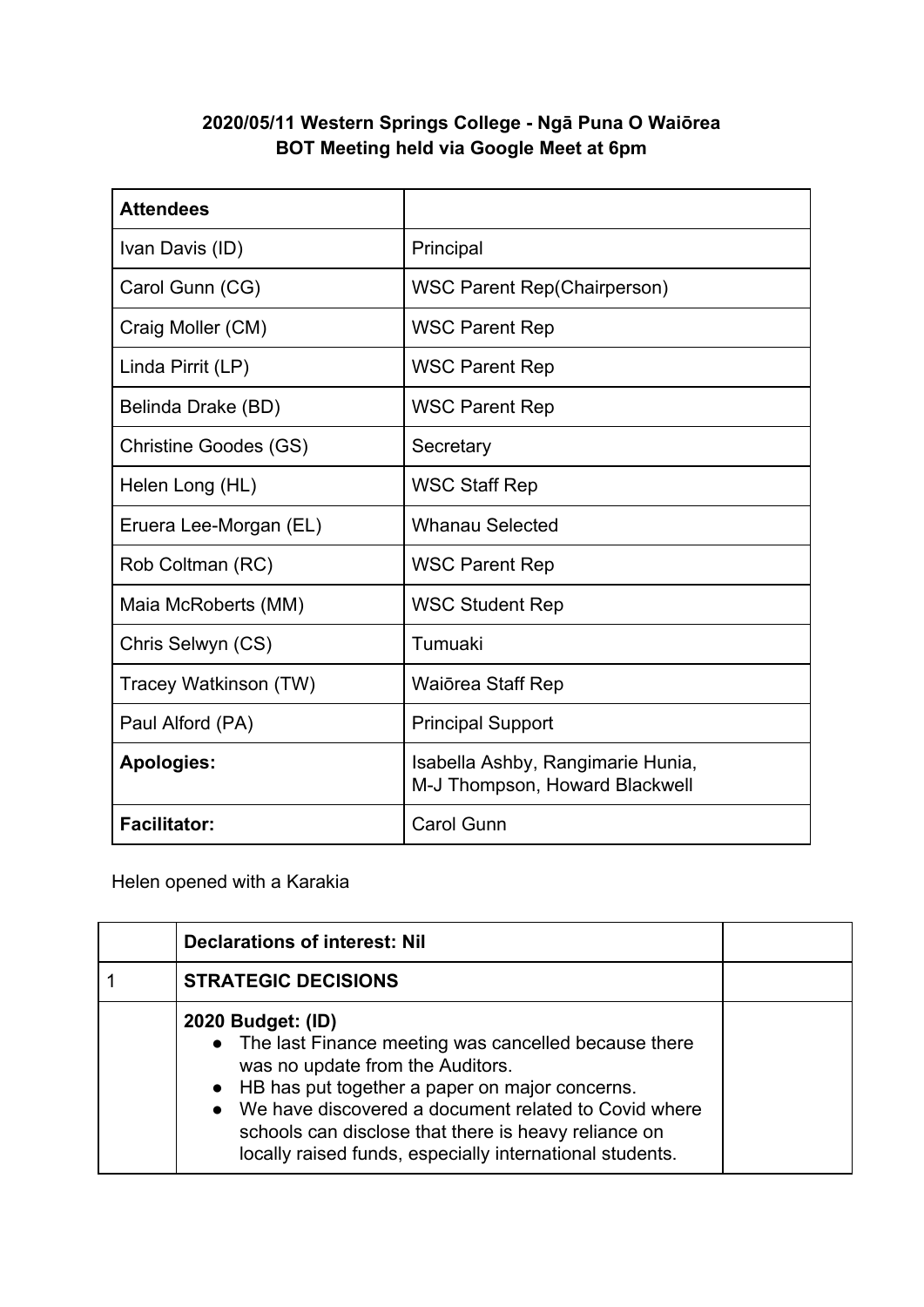|   | This disclosure will be submitted with the accounts.<br>It will be interesting to see what the Budget brings.<br>• ID has proposed to HB that we establish a staff based<br>task force that reviews all the things we put in place to<br>monitor what we do financially.<br>TW wanted it noted that the above was in relation to<br>WSC. Waiorea has already identified areas where cuts<br>can be made.<br>• ID, CS, HB & TW have had their meeting. Key things<br>that have come out of that meeting are: we need to be<br>working cooperatively together across both campuses in<br>a co-governance approach and Waiorea curriculum<br>areas are monitored by TW & CS<br>Action: RC notes that he has spoken with a colleague and it<br>is unlikely that we will be able to avail ourselves of any<br>subsidies. He will however, follow this up again.                                                                                                                                                                                                                       | Action |
|---|----------------------------------------------------------------------------------------------------------------------------------------------------------------------------------------------------------------------------------------------------------------------------------------------------------------------------------------------------------------------------------------------------------------------------------------------------------------------------------------------------------------------------------------------------------------------------------------------------------------------------------------------------------------------------------------------------------------------------------------------------------------------------------------------------------------------------------------------------------------------------------------------------------------------------------------------------------------------------------------------------------------------------------------------------------------------------------|--------|
| 2 | <b>STRATEGIC DISCUSSIONS</b>                                                                                                                                                                                                                                                                                                                                                                                                                                                                                                                                                                                                                                                                                                                                                                                                                                                                                                                                                                                                                                                     |        |
|   | <b>Principal's Report</b><br>• ID is keen to hear the Board's thoughts on how we are<br>going to restart the school?<br>1. Do we adopt a staggered approach and will we be<br>able to take our parent community with us?<br>• 2. What uptake will we get?<br>3. Is there an expectation to continue with the online<br>learning and would we continue with the online<br>timetable?<br>MMc reported that amongst the student body there is a<br>lot of stress in relation to going back to school.<br>Stressed that the teachers will up the workload to meet<br>the 60 credit criteria.<br>She thinks the staggered approach is a good idea.<br>$\bullet$<br>Different year levels going back on different days.<br>Transition the learning. MMc thinks it will be easier for<br>the teachers also.<br>HL talks about the PPTA survey that 94 teachers have<br>responded to.<br>For some they are worried about workload and being too<br>close to other staff.<br>There is a worry about hygiene and the cleaning of the<br>$\bullet$<br>school. Whose responsibility is this? |        |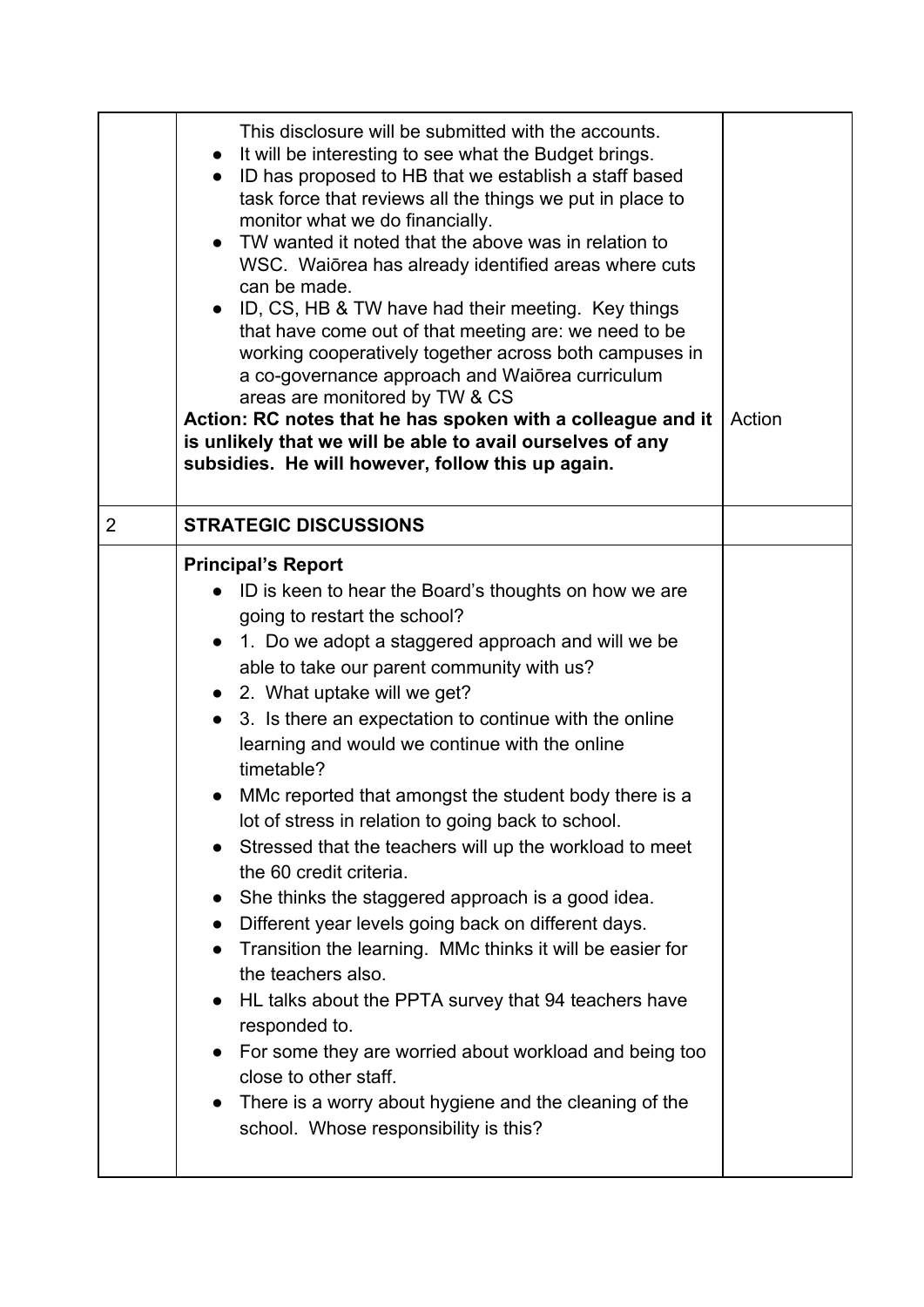| • Another concern is about childcare and elderly relatives<br>living in the same house and themselves.<br>The branch wants a clear plan on the cleaning of the<br>$\bullet$<br>school.<br>Talked about a staggered entry and would like us to<br>$\bullet$<br>consider shorter school days for a few weeks with one<br>short break.<br>MMc has a big concern about leaving the KHLC building<br>$\bullet$<br>because of crowding through the doors. Maybe<br>implement leaving at different times.<br>HL thinks if there is a good plan in place the will is there<br>$\bullet$<br>to make it happen.<br>PA notes that some staff are worried about the students<br>ability to carry the virus and pass it on to others.<br>Action: LP to look up details and get back to us on what<br>illness are relevant or not if you were to contract the virus.<br>The risk for students seems to be lower than others.<br>• EL thinks a staggered approach would be effective.<br>RC says consistency and clarity of the comms is<br>$\bullet$<br>important. Whatever SLT settles on the BOT will<br>endorse it. If we are clear this will give a degree of<br>certainty to staff, students and parents. Allow some time<br>to adapt but have clear messaging.<br>• CG we need to be compassionate but have a clear plan.<br>School community needs to be told that the school is<br>being cleaned appropriately and people should clean<br>equipment before and after they use it.<br>LP, CM, HL, CG & EL to have a look at the plan before<br>ID communicates this clearly to everyone.<br>MMc agrees that people will accept clear communication.<br>ID will come back with a plan tomorrow and put out on<br>Wednesday. This will be reviewed at the end of the first<br>week back.<br>HL noted the teachers' anxiety with workload on site and<br>distance learning. There needs to be a scaffolding effect.<br>Maybe get some feedback from HODs in this area.<br>CM suggested that there are some people who will have<br>trouble moving around in ways that we may not have<br>envisaged. e.g. buses, trains. | <b>Action</b> |
|---------------------------------------------------------------------------------------------------------------------------------------------------------------------------------------------------------------------------------------------------------------------------------------------------------------------------------------------------------------------------------------------------------------------------------------------------------------------------------------------------------------------------------------------------------------------------------------------------------------------------------------------------------------------------------------------------------------------------------------------------------------------------------------------------------------------------------------------------------------------------------------------------------------------------------------------------------------------------------------------------------------------------------------------------------------------------------------------------------------------------------------------------------------------------------------------------------------------------------------------------------------------------------------------------------------------------------------------------------------------------------------------------------------------------------------------------------------------------------------------------------------------------------------------------------------------------------------------------------------------------------------------------------------------------------------------------------------------------------------------------------------------------------------------------------------------------------------------------------------------------------------------------------------------------------------------------------------------------------------------------------------------------------------------------------------------------------------------------------------|---------------|
|---------------------------------------------------------------------------------------------------------------------------------------------------------------------------------------------------------------------------------------------------------------------------------------------------------------------------------------------------------------------------------------------------------------------------------------------------------------------------------------------------------------------------------------------------------------------------------------------------------------------------------------------------------------------------------------------------------------------------------------------------------------------------------------------------------------------------------------------------------------------------------------------------------------------------------------------------------------------------------------------------------------------------------------------------------------------------------------------------------------------------------------------------------------------------------------------------------------------------------------------------------------------------------------------------------------------------------------------------------------------------------------------------------------------------------------------------------------------------------------------------------------------------------------------------------------------------------------------------------------------------------------------------------------------------------------------------------------------------------------------------------------------------------------------------------------------------------------------------------------------------------------------------------------------------------------------------------------------------------------------------------------------------------------------------------------------------------------------------------------|---------------|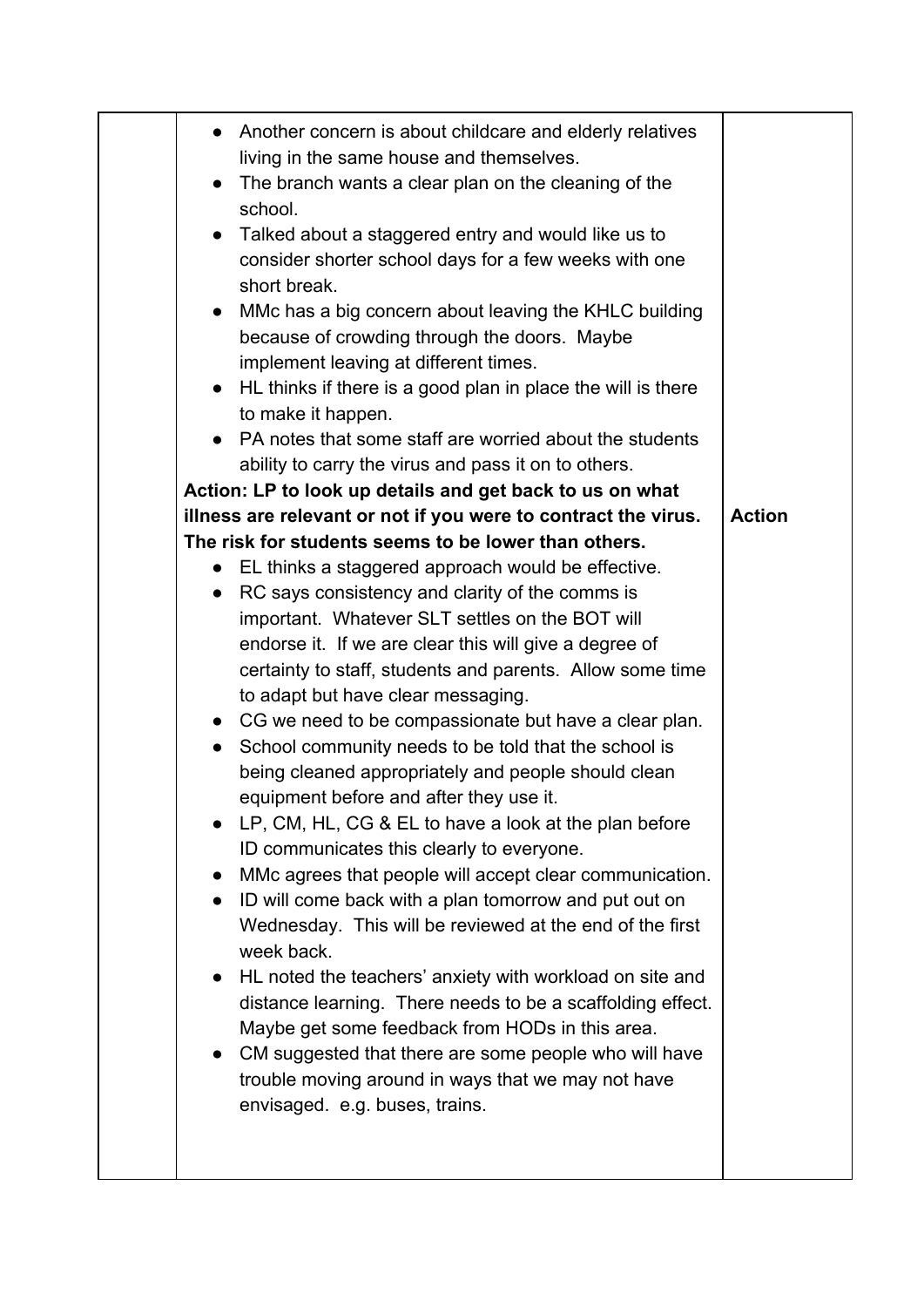|     | Tumuaki Report<br>Concerned about getting the focus at level 2 through to<br>the students.<br>• We need to get whanau and student buyin. Need for<br>signage. Gentle reminders of how we are to operate at<br>this level.<br>• Antibacterial wipes should be available. Keep the<br>surfaces clean. The first person wipes down the surface<br>and then the next person wipes down the surface.<br>Make some digital notices about hygiene. Some student<br>$\bullet$<br>led comms would be good. It is us leading by example<br>as well.<br>Message staff about working smarter not harder. They<br>$\bullet$<br>have tried to reinforce this with Kaiako as well.<br>• CS wanted to acknowledge SLT. Waiorea students who<br>did not have devices were being encouraged to apply to<br>the Ministry for a device. The Ministry did not come<br>through with this (23 students). WSC, SLT and Richard<br>Taylor arranged for WSC devices to be sent out to these<br>students.<br>Action: As a board we need to respond to this. Seven<br>weeks without any device and no access to classwork is<br>not acceptable. RC is happy to help with this. RC will send |  |
|-----|-----------------------------------------------------------------------------------------------------------------------------------------------------------------------------------------------------------------------------------------------------------------------------------------------------------------------------------------------------------------------------------------------------------------------------------------------------------------------------------------------------------------------------------------------------------------------------------------------------------------------------------------------------------------------------------------------------------------------------------------------------------------------------------------------------------------------------------------------------------------------------------------------------------------------------------------------------------------------------------------------------------------------------------------------------------------------------------------------------------------------------------------------------------------|--|
|     | <b>Funding Progress - Te Ohonga Ake</b><br>• EL - we are working on a panui to frame up for the board<br>and will get this hopefully before the end of the week.<br><b>Student Report:</b><br>No written student report.<br>Massive improvement around workload. Found<br>communication reassuring.<br>At the last board meeting there was talk around cutting<br>funding to the yearbook. MMc wondered if students<br>could pay for it themselves.<br>Ivan - says it is not finalised yet that it will be cut. We will<br>be preparing the year book.                                                                                                                                                                                                                                                                                                                                                                                                                                                                                                                                                                                                          |  |
| 3.0 | <b>MONITORING</b><br>Linda reported that she has prepared a draft report for<br>discussion on Waiora. This will go to the Student                                                                                                                                                                                                                                                                                                                                                                                                                                                                                                                                                                                                                                                                                                                                                                                                                                                                                                                                                                                                                               |  |